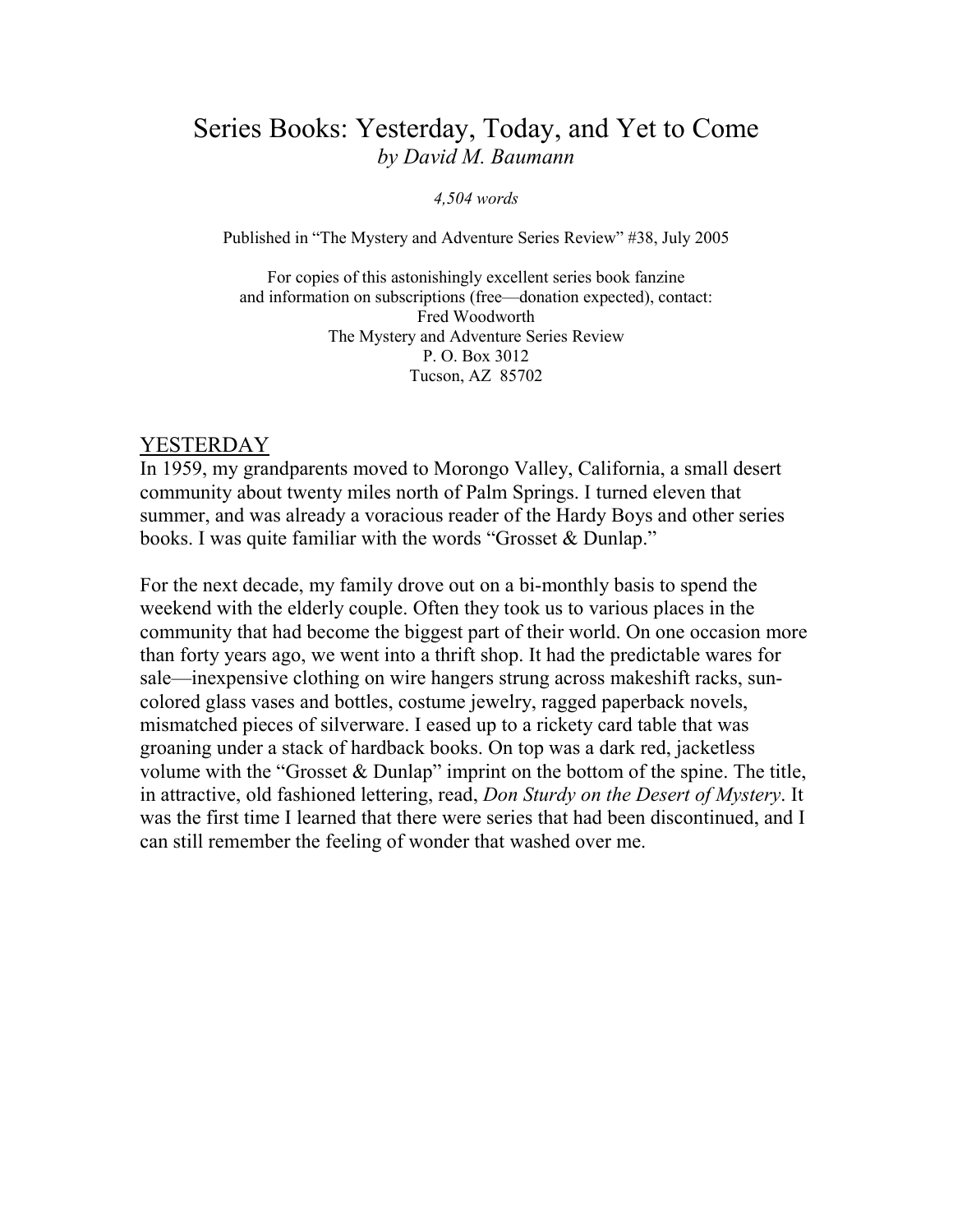

It was a library discard. Someone had obviously donated it to the local branch since it bore a stamp that read "Morongo Branch County Library," but the library might have disdained entering it into their system since there were no signs of a library envelope in the back or marks of the Dewey Decimal System in white ink on the spine. On the blank front endpaper was scrawled a large  $-I<sub>0</sub>$  in pencil. I laid down a dime at the cash register and it became mine. I wouldn't buy another used series book for a quarter of a century and therefore had no inkling that with that purchase I began my series book collection.

I still own that book. It seemed old then, with its cloth covering somewhat frayed. At the time I found it, it was about forty years old; I have now owned it as long as that. More than likely my heirs will have to decide what to do with it at some future time, because I will not part with it willingly.

Deciding when series books began is a subjective matter, depending at least on how one defines series books. For myself, I pick 1899—the year the Rover Boys were launched. What years span the series book era is equally subjective, though probably most of us would agree that the late 1960s or early 1970s mark the end. A lot of series sputtered out in the Depression. If they made it through that period, then World War II did them in. A few hardy series survived (yes, pun intended). The war actually spawned one or two series, like the Cherry Ames books, but the postwar years saw a surge in new series. The 1950s, in which I spent my childhood, had rich pickings for any prepubescent bibliophile.

Even as a preteen, I enjoyed the anachronistic flavor of the old series books I read. I remember Frank and Joe referring to "the World War" in one of the chronicles of their adventures—I don't remember which one now. And I was deeply satisfied by the episode in which the boys ordered lunch and two desserts each, receive a bill for a dollar and a half, and paid with a two-dollar bill. (What Happened At Midnight, pages 133-138)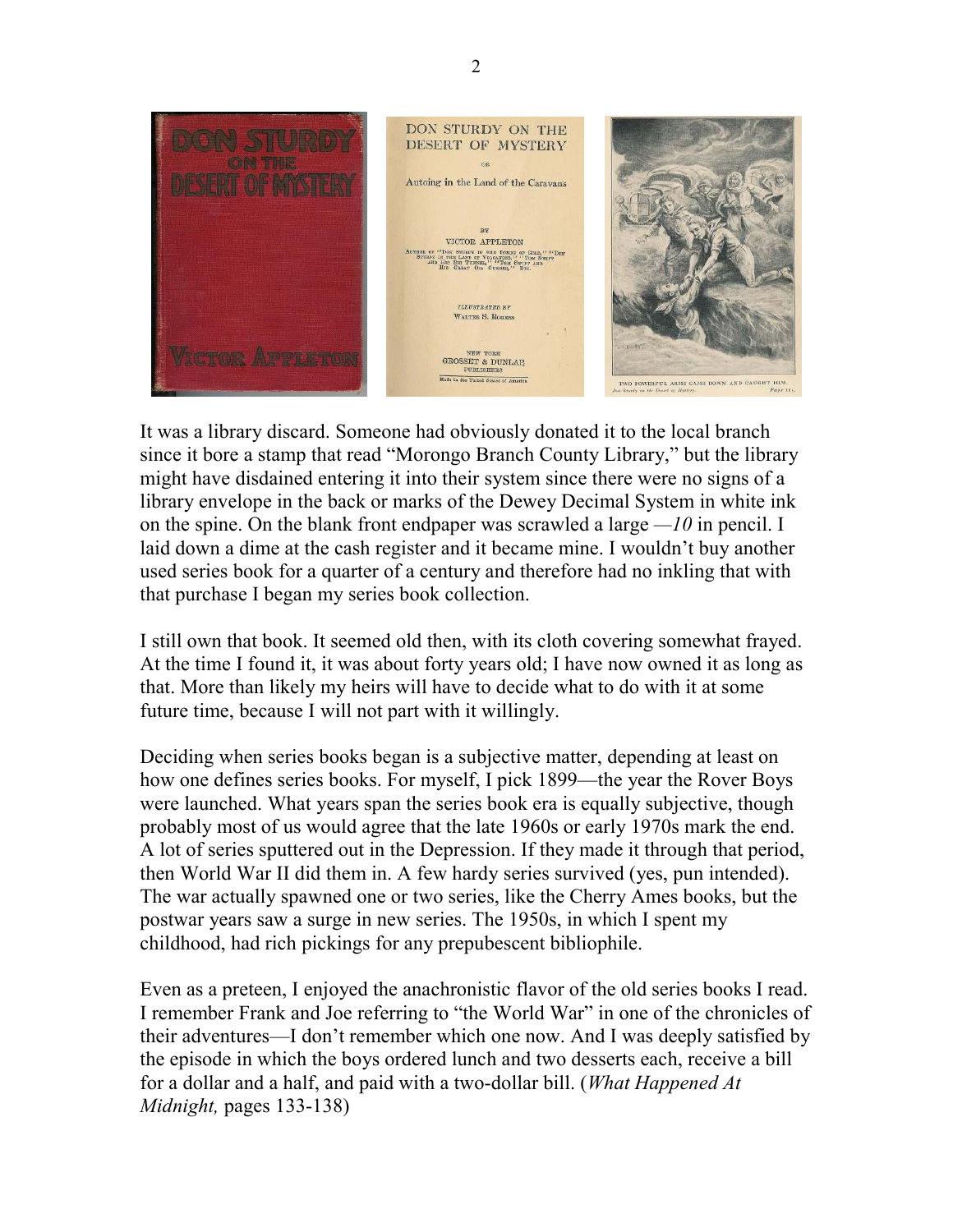The stories we like so much radiate the era in which they were written. Just by existing today they are period pieces. Could someone write a story in 2004 set in the 1930s with an atmosphere indistinguishable from, say, Wyckoff's Mystery Hunters, or set in the early 1960s with an atmosphere indistinguishable from Troy Nesbit's *Forest Fire Mystery*? I don't think so. Benjamin Hoff took on that very task in 2002 when he wrote The House on the Point, a rewrite of The House on the Cliff, set in 1947 instead of 1927. It was a commendable effort but, in spite of obvious careful research, just couldn't convey the feel of the late 1940s.



The Nesbit book was published in 1962 and now has a comfortable feeling of "old times." On page 183, one reads,

Art snatched up the family phone which sat on the kitchen window sill near the table. Luckily the party line wasn't busy. If it had been, he couldn't have waited. He would have put a precious dime into the pay phone which Mr. Mills kept out in the front beside the counter for the convenience of customers.

The illustration on page 207 of that book reads "TODAY'S SPECIALS, HAM N' CHEESE, 40c." Ah.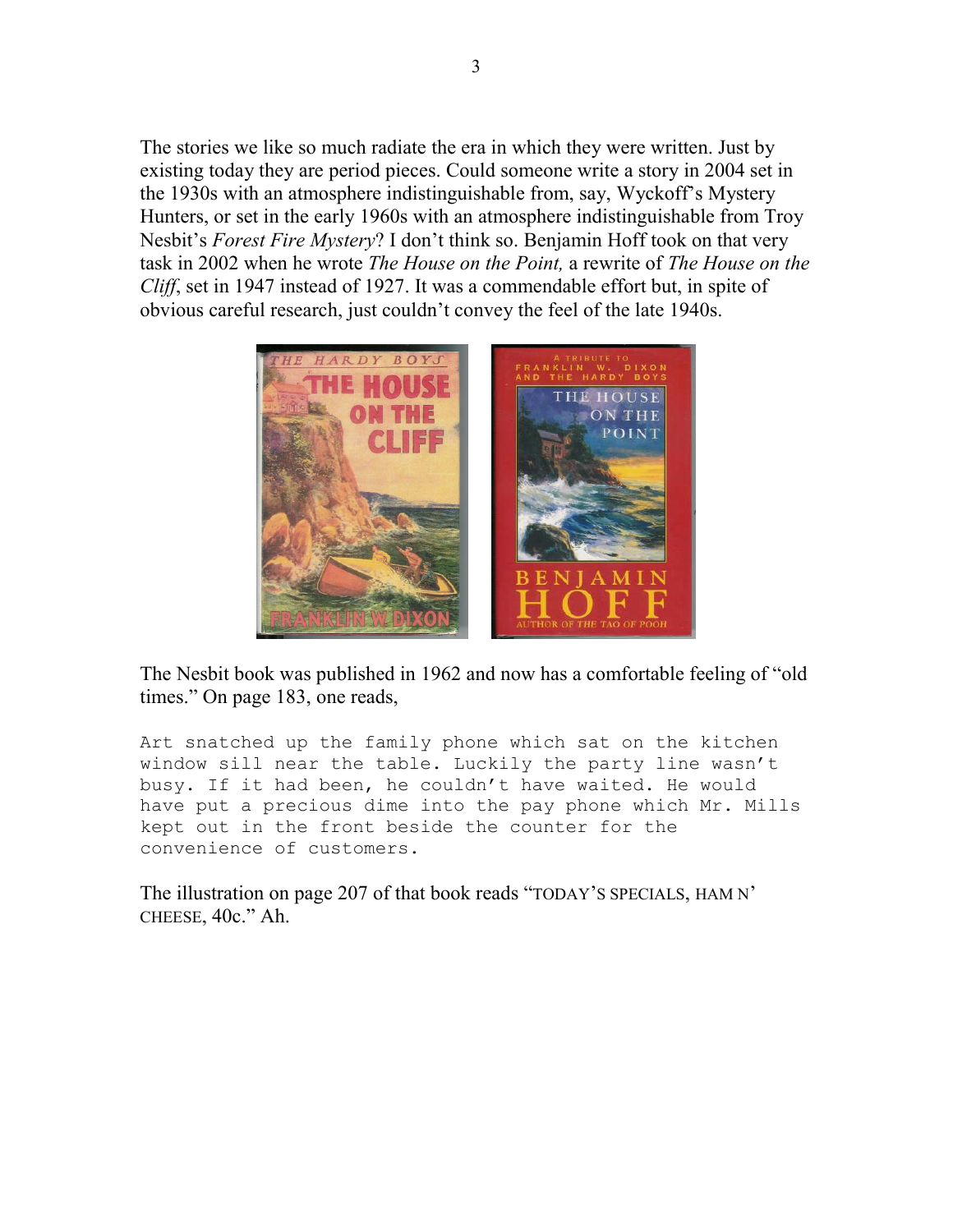

I was born at a good time. I had a childhood in the 1950s and grew through teen years into adulthood in the 1960s. The daily life of an era—the decades of my youth and earlier—interests me when I read series books. What did ordinary people do? Headlines from the 1950s are about Sputnik and Khrushchev and civil rights and the space race, but the richest memories I have are about my neighborhood, friends, and activities. It was an era when hurrying around the corner to my best friend's house in Northridge, California presaged an adventure, and riding our Schwinn bikes two miles through tree-shaded, asphalted streets to our small town's "main street" seemed like going somewhere. Brown's Tack and Feed store was there, across the street and down a bit from the massive stone, twostory elementary school where I started kindergarten.

Climbing trees was easy, for there was an orchard of black walnut trees across the street from my house. My allowance was 35 cents and I didn't think it was too little. My friends and I made rubber band guns from discarded lengths of wood and clothespins. Skateboards were really made of skates and boards—the skates were the kind that took a key to tighten the two-piece metal contraption onto your shoes. We took the skates apart, nailed the pieces to a plank, and took off. We bought baseball cards, five in a nickel pack, and sorted them while we chewed the bubble gum that came with them in wads so large it made your jaw muscles sore.

And series books were in their second heyday. It was an age of science, optimism, and westerns on black and white television. Bookstores and even toyshops had shelves full of the books we seek so painstakingly now.

Tom Swift, Jr. appeared precisely fifty years ago, making accessible to juveniles the excitement of science and technology as the be-all and end-all of progress and beating an Eastern block country called "Brungaria". We all knew who that really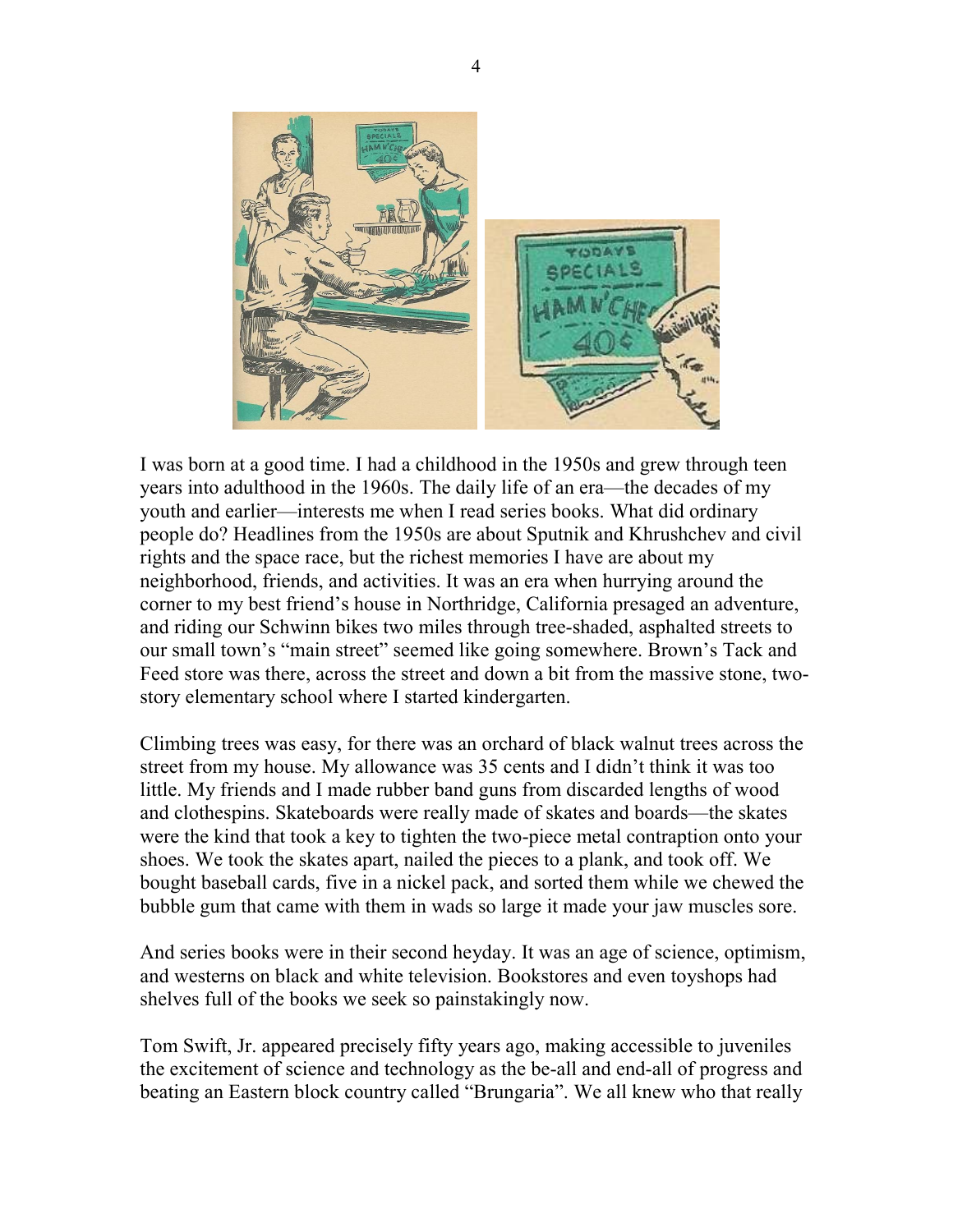was. The series celebrated the exuberance of the post-World War II era and the USA's entry onto the world scene as a major power. The generations of Tom Swift series show the progression through the ages from *Electric Runabout* (1910) in the first series, to *Aquatomic Tracker* (1964) in the "junior" series, to Cyborg Kickboxer (1991) in the fourth incarnation. Even the titles reflect the era in which they appeared.

Now we're in the odd position of collecting books that were part of our childhoods, some of which even then could bring us into an "old world"—for the Hardy boys, it was the era of the late 1920s and 1930s. Nearly everyone's favorite original text Hardy boys story is The Mystery of Cabin Island, set in 1928.

This charming scene is found on pages 84-85.



 The Hardy boys reached the little village down on the mainland in a short time. It was a summer resort, and at this season of the year most of the houses were closed and boarded up, but a few permanent residents stayed on the year round, among them being the general storekeeper. His name, as it appeared from a weatherbeaten sign hanging above the store, was Amos Grice.

The boys left their boat by a little wharf which was almost covered with snow and made their way toward the store.

 An elderly man with chin whiskers peered at them through his glasses as he entered. He was sitting behind the stove, reading a newspaper and munching at an apple, and he was evidently surprised to see any customers so early in the morning, particularly strangers.

"How do, boys! Where you from?" he asked.

 "We're camping on an island farther up the bay," Frank explained. "We came here in our ice-boat."

 "Camping, hey? Well, it ain't many that camps in the winter time. As fer me, I think I'd rather set behind the stove when the colder weather comes on. It's more comfortable." …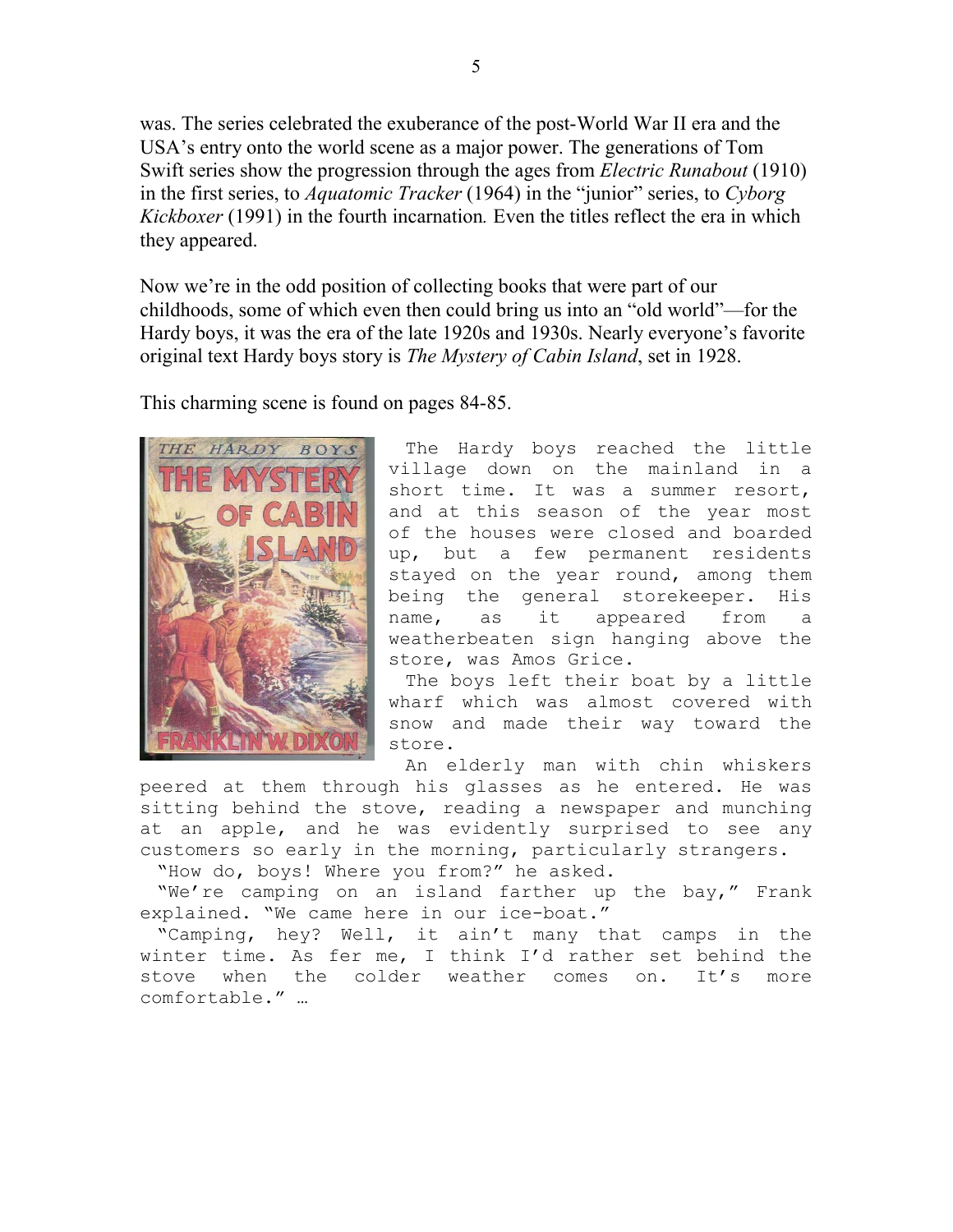The boys spent some time giving the storekeeper an order, and when the goods had been wrapped up, Amos Grice invited them to sit down beside the cracker barrel and "chat for a while."

### Only four years later, Capwell Wyckoff's Mercer Boys and the Air Cadets saw print, and regaled readers with a similar scene on page 176. Not much had changed in four years.

They opened the door and entered the dark little crossroads country general store. A smell of mixed goods, kerosene oil and soft coal reached them as soon as they left the cold outer air. There was an iron stove at the far end of the store and a country man sat there with his feet on the stove rail, chair tilted back and a newspaper



before him. An ancient corncob pipe was in his mouth and this odor mingled with the rest.

 "Come right in," he invited, getting up from his chair. "What kin I do fer you?"

 "Well, we're kind of hungry," grinned Vench. "Could you make us a cup of coffee and find us something to eat?"

 "Sartinly. I keep some cold meat and I got plenty of canned things. I'll go make you some coffee."

Baby boomers are the last generation to grow up in a time before television had totally taken over and when books could hold their own. A few years ago I read another Wyckoff book, The Winning of Kay Slade, published in 1951, and found this curious passage on page 109:

 Kay sat down gingerly in a big over-stuffed chair, trying not to gawk at her surroundings. To someone more trained in observation than Kay it would have been evident that the Waltons were not wealthy, but that they were comfortably well off. The furnishings were good and arranged with taste there in the living room. Kay did not recognize one large bit of furniture with a glass front, but she was later to know that it was a television set. At the moment, it looked to her like a cabinet with a gold fish bowl in it.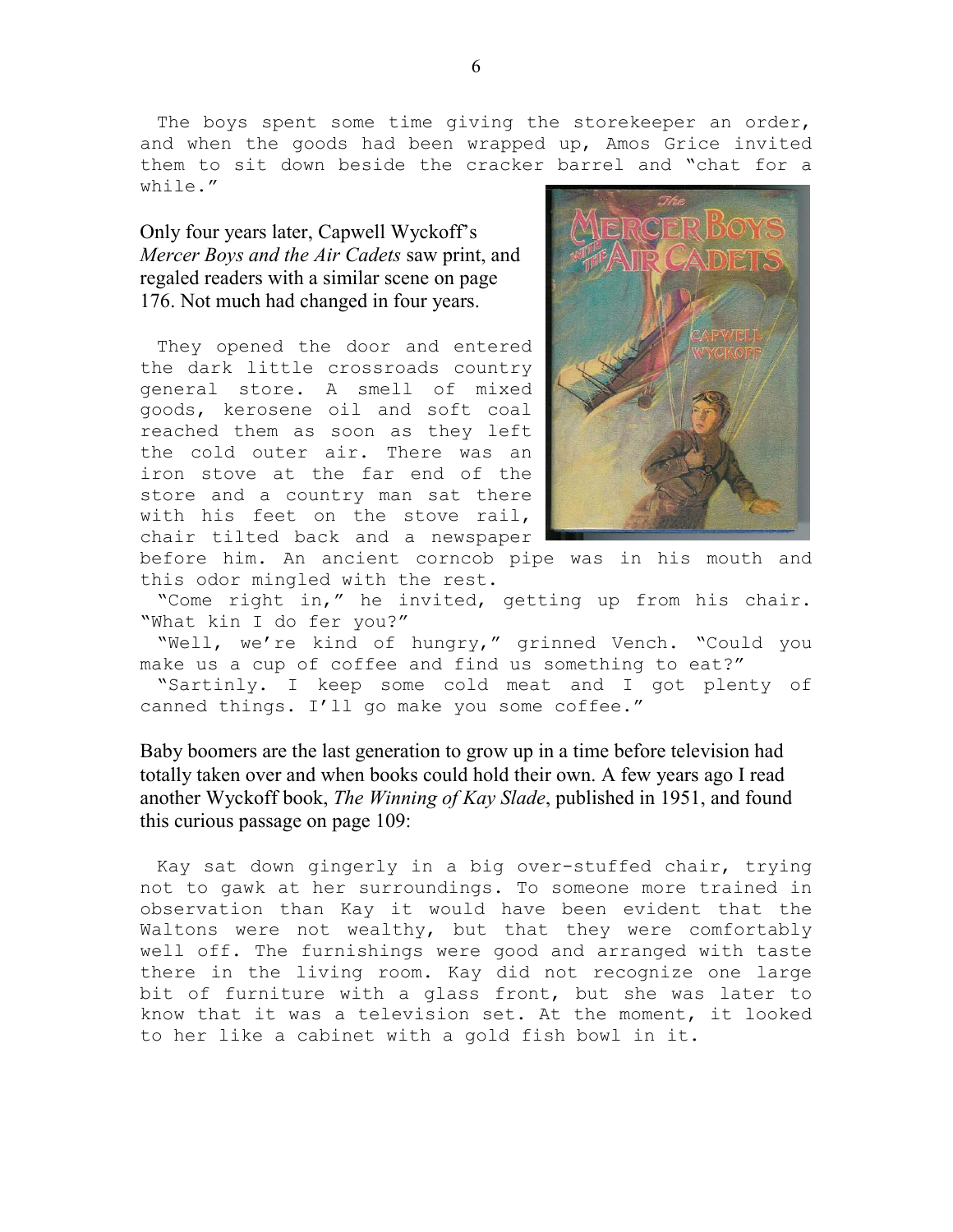

As television began to take a place in the American home in the 1950s, a lotta books, especially the Whitman products, provided stories that were takeoffs of popular television shows. In a few cases, shows featured episodes that were inspired by series books. That symbiotic relationship was more the exception than the rule, and by the time we got to the 1960s, what was already being called "the idiot box" had become a fierce competitor for the attention of the young.

Sigh. There wasn't much of a contest. The Stratemeyer Syndicate capitulated, and gutted and dumbed-down its most popular series to appeal to the television generation, and the best series were all but gone by the end of the 1960s. A few others held on for a little longer, but the age of series books was unquestionably over. There were other reasons that contributed to the demise of series books, but my guess is that television was the major culprit.

# TODAY

Not long after that, the age of the collector began. We're still in that age, but it too will come to an end. Series books recede more and more into the past. It is harder to make a "find" now, harder than ten or even five years ago.

Today even the best series books now are almost as anachronistic as a pocket watch. Even if they're beautiful, high quality, and serviceable, they're from another era and only the eccentric really use them. (I own three pocket watches.) For that reason, there is a poignancy to being a collector. I am constantly mindful of the fact that I enjoy and value things that are from another time, and that today's youth hardly have the capacity to understand, much less value, what is so prized by me.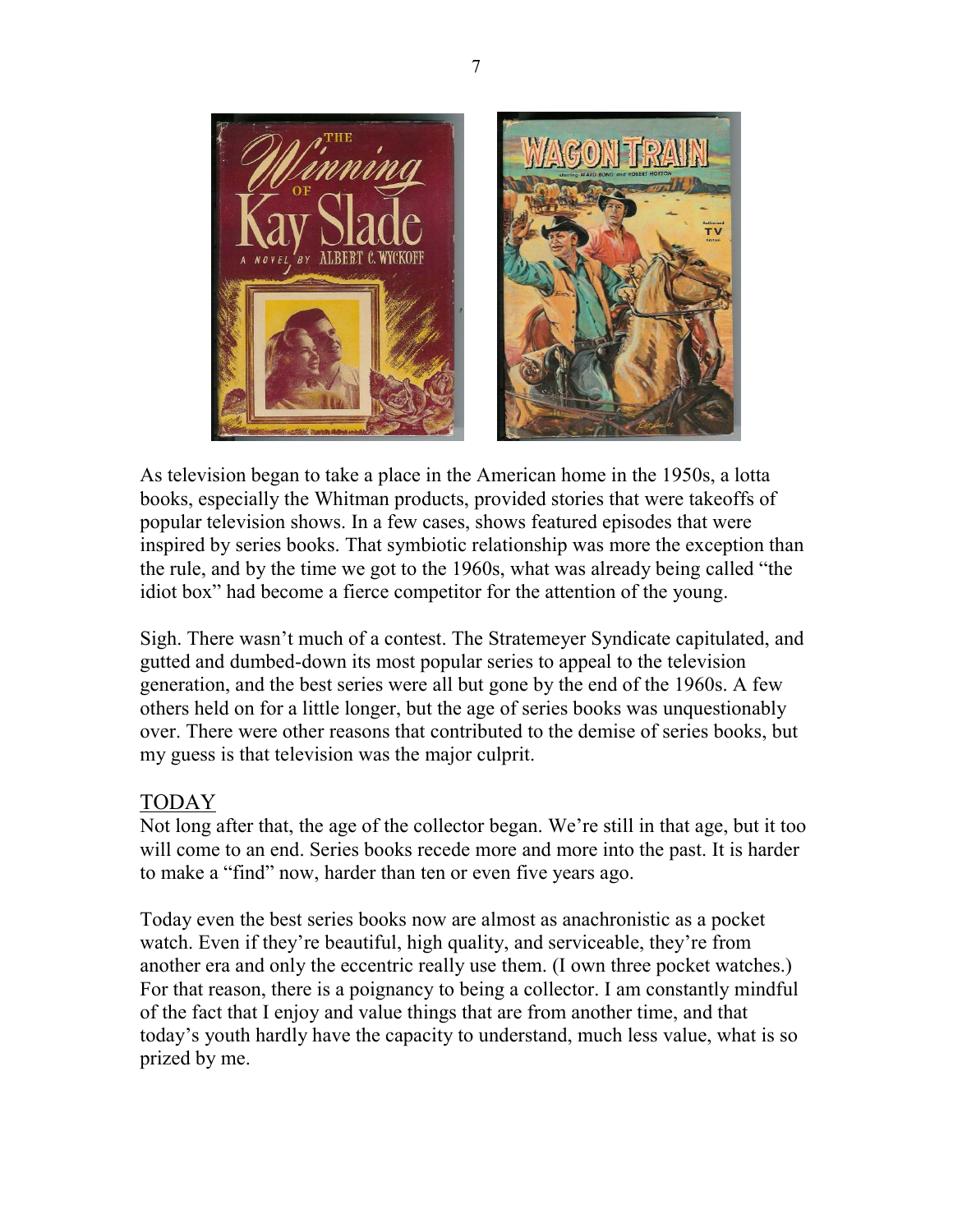Now that I am 56, sometimes, in a rare quiet moment, I watch the space at the window, looking after the years for some sense of myself. As night falls I see my face there, with the eye that has caught the light, and there is some char, and some euphoria, and in middle age the vacuum of heritage that is bequeathed to native sons and daughters, few of whom will ever know the weight of history. It is a southern California night, and I am sighting up into the barrel of a cobalt sky to find time and place and name. My history is the scrub and sage of the California back lots my friends and I compassed as boys, the back lots whose disappearance was called "progress," the channels that sluice suburban evolution.

Not long ago, I stood in dry weeds at the crest of a hill in the mountains that rim the San Fernando Valley where I grew up, and saw the roofs coming up through the orange groves like a measured but inexorable tide. They were the arbors of my years. I looked out over where the pavement and the shingles had appeared, where tractors had laid under the leaves and branches and turned the roots into the air to put down roads that ran straight across the plains of my youth. I think that accelerated transitoriness is really the heritage of the last fifty years. When I stood in the few remaining hilltop weeds to look over my hometown I hardly recognized it. The longitude and latitude may be the same and maybe even a few buildings are vaguely recognizable, but four decades have eroded the shores and changed the contours of my childhood.

What are memories to me are history to today's youth. John Lennon sang "When I'm Sixty-Four" when he was 27. Turning that age seemed an impossibly far-off event in those wonder years of the 1960s. Amazingly, had he lived, Lennon would have been 64 this September. One can only wonder what today's youth will find familiar and comforting. Where will their myths and the stories of their formative years come from? Movies? Videogames?

As always, growing up means leaving things behind. It is not easy. Nostalgia is pretty popular now, and "antique" shops will sell you the bottles, cans, posters, and sheets of music you grew up with for outlandish prices. More than one "oldie station" is on the radio dial. Commonplace are computers, cell phones, televisions with 84 channels, DVD players, VCRs—but mostly they are beyond me. I can use some of them but don't know how to get beyond the simple steps. Tom Swift Jr. would be ashamed of me.

Leslie McFarlane voiced an uncomplimentary observation about adults who clung to his juveniles. I found some unpublished interview notes in his file in the Whitby, Ontario mortuary where his memorial service was held in 1977. The document had no title, no date, and no other information. McFarlane said,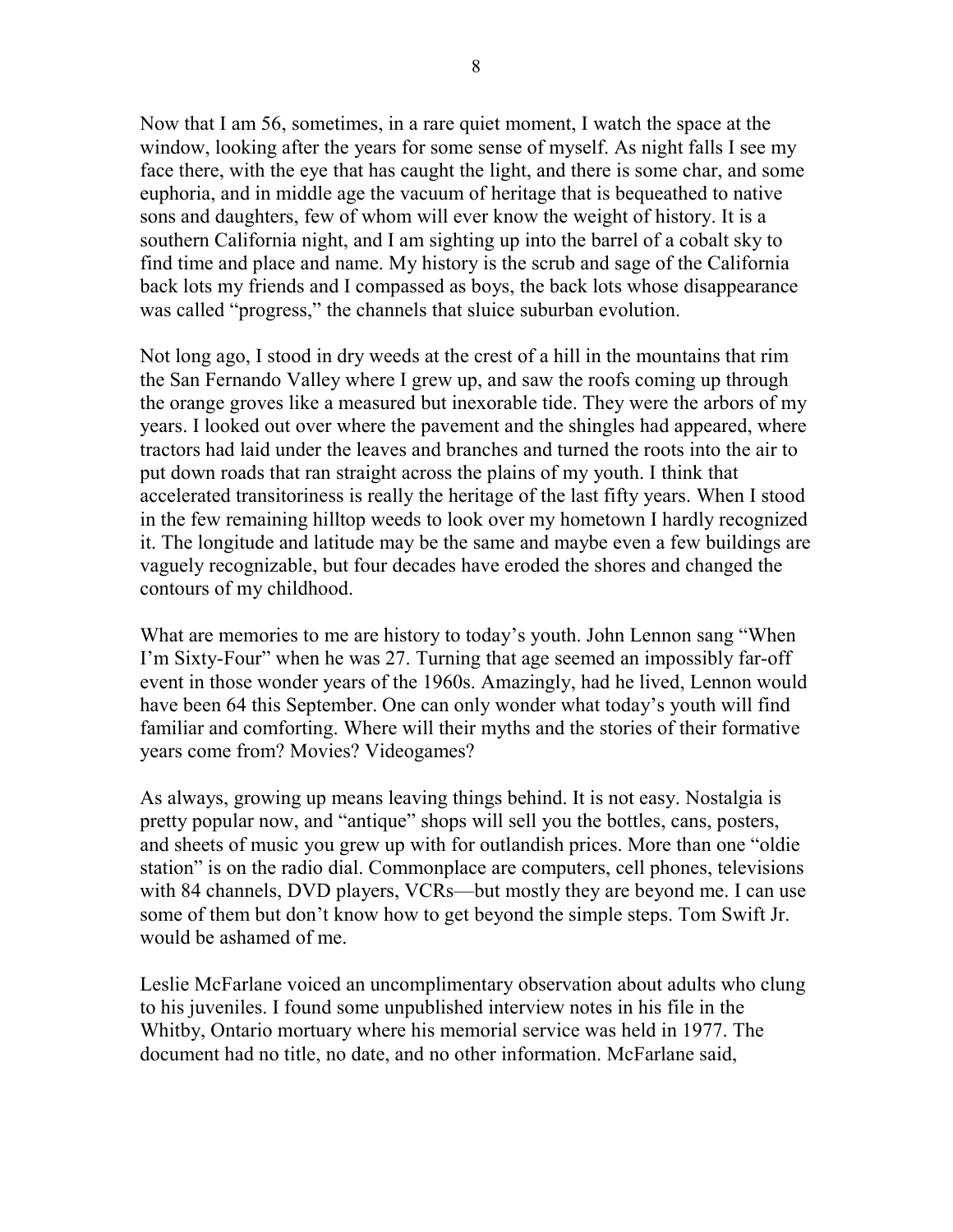Because The Hardy Boys really represent such a very small part of my output over the years and because I was a sort of foster-parent I don't take them very seriously. However, I realize that millions of boys did take them seriously and that millions still do. So maybe they are more important than I imagine. This is a visual age, kids prefer to look at pictures (comic books and tv) so anything that induces the reading habit is all to the good. Obviously no kid in his right mind will stay with the Hardy boys but if he goes on to read better and better stuff and learns the joys of reading he'll be a better man and a happier man.

Well, McFarlane was in error. There are a lot of us in our right minds who stayed with the Hardy boys and other juvenile books. Admittedly, as adults we read them differently from the way we read them as children, but they still give us immense joy and pleasure; now they are doorways into the real life of another time and the era of our own youth.

A few months ago I was in Pasadena, California and stumbled onto Cliff's Books. Except for being rather short on collectible series books and the few they had being flamingly overpriced, it was the kind of establishment one dreams about and hopes for. Narrow aisles fifty feet long ran parallel to one another from the front of the shop to the back, with interruptions here and there caused by magazine racks, display cases, separate shelves, partitions, and one or two small rooms that intruded into the general space. Books and magazines were laid on bowed shelves that ran almost to the ceiling with extras piled on the floor. The stacks were dim, illumination being provided by naked light bulbs spaced with apparent randomness, an effect made more atmospheric by the occasional burned-out bulb. The ambiance was of shadows, dust, and the heady scent of old books that have been on the shelf for years, probably decades.

I took pleasure in rambling through the aisles and browsing even though I only bought an old copy of *Life* magazine. One doesn't have to buy anything to find oneself uplifted by being inside such a shop. That in itself is part of the pleasure of being a series book collector. The internet and "book search engines" have, admittedly, made a lot of searches faster and more successful and maybe even cheaper, but there is something horribly, appallingly lost—as when Walmarts are brutally spread over the site of a mom and pop store where three generations of family-owners had served a deep-rooted neighborhood. Amos Grice's little store in The Mystery of Cabin Island is one of the most compelling series book images in my list of favorites, and the description of the used bookstore in Marshal South's novel, Robbery Range, is perhaps the finest I've run across in popular literature. The worthy editor of this incomparable fanzine reproduced that scene in the previous issue.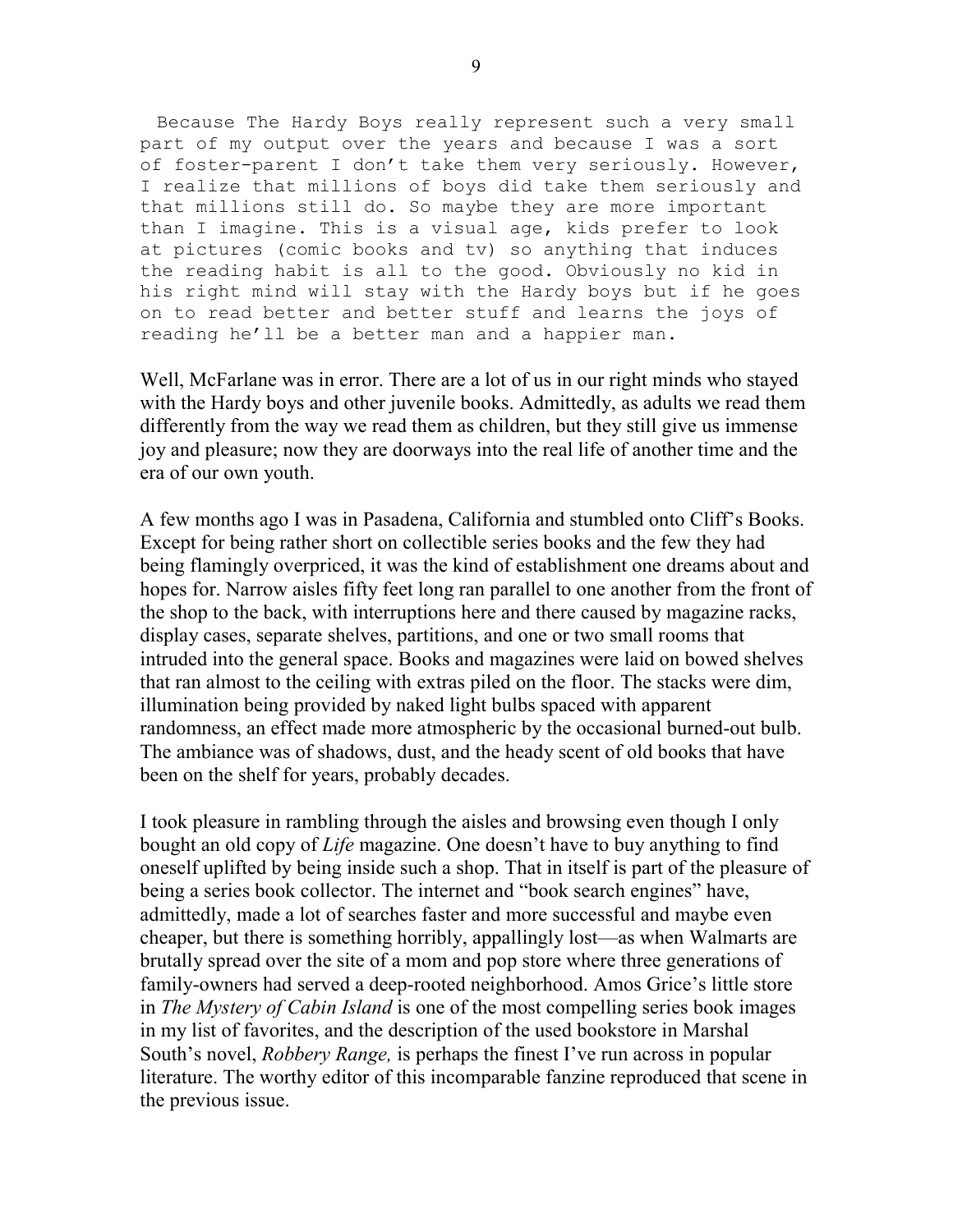## YET TO COME

I suspect that the piquant experience of browsing a used bookstore will become as uncommon as sitting at the counter in a soda fountain. In the previous issue of this most excellent magazine, the editor printed a letter I had written about visiting a bookshop whose owner refused to let me in, saying he only did internet sales now. Horribly, an even worse experience followed a few months later.

I drove up to a small California town for a wedding. Having a few free hours in the afternoon, I checked the Yellow Pages under BOOKS—USED and located one entry that I will call Books Up the Wazoo. I thought, *Excellent. A small town off* the beaten track with a used bookstore—a likely spot to make a good find. My first warning that not all would be well came when I called the number in the book.

A recorded male voice, well-modulated and even more mellow than that of an announcer for a classical music FM radio station, and perhaps even computer enhanced, said, "Thank you for calling Books Up the Wazoo. We only do business via the internet. (Information provided) We do not take any telephone orders. Please do not leave a message. Do not send us any cash, checks, or faxes. We will return any checks sent to us. Thank you again for your call and have a great day."

Still, the address in the telephone book was only a couple of blocks from my hotel, so I went anyway. On one side of the road were farmlands that stretched without a break to the distant foothills. On the other was an industrial park. I pulled into the driveway at the right address and saw a cement building that extended about a hundred yards. The only signage showed the street number. On various doors were suite numbers and tiny letters to inform the postal worker and maybe persistent passersby what businesses were located there.

I cruised the narrow parking lot slowly, looking for a door that said Books Up the Wazoo, but found nothing. Just as I was turning around to leave, I saw two empty parking places. On the cement tirestops were the words Books Up the Wazoo. I parked in one, debarked, and approached the closest suite. A double glass door featured two lines of letters. One microscopic line said Books Up the Wazoo and underneath that, in large capital letters, were the words NO RETAIL.

Still not having learned my lesson, I went in and found myself in a sparkling clean foyer with highly reflective linoleum flooring. There was no one in evidence, but a disembodied voice said, "May I help you?"

Following the voice, I crossed the floor and entered a small office in which a youngish fellow sat at a desk. He had sandy blond hair, glasses, and a friendly smile. On one side of him was a computer. There were a few papers strewn on the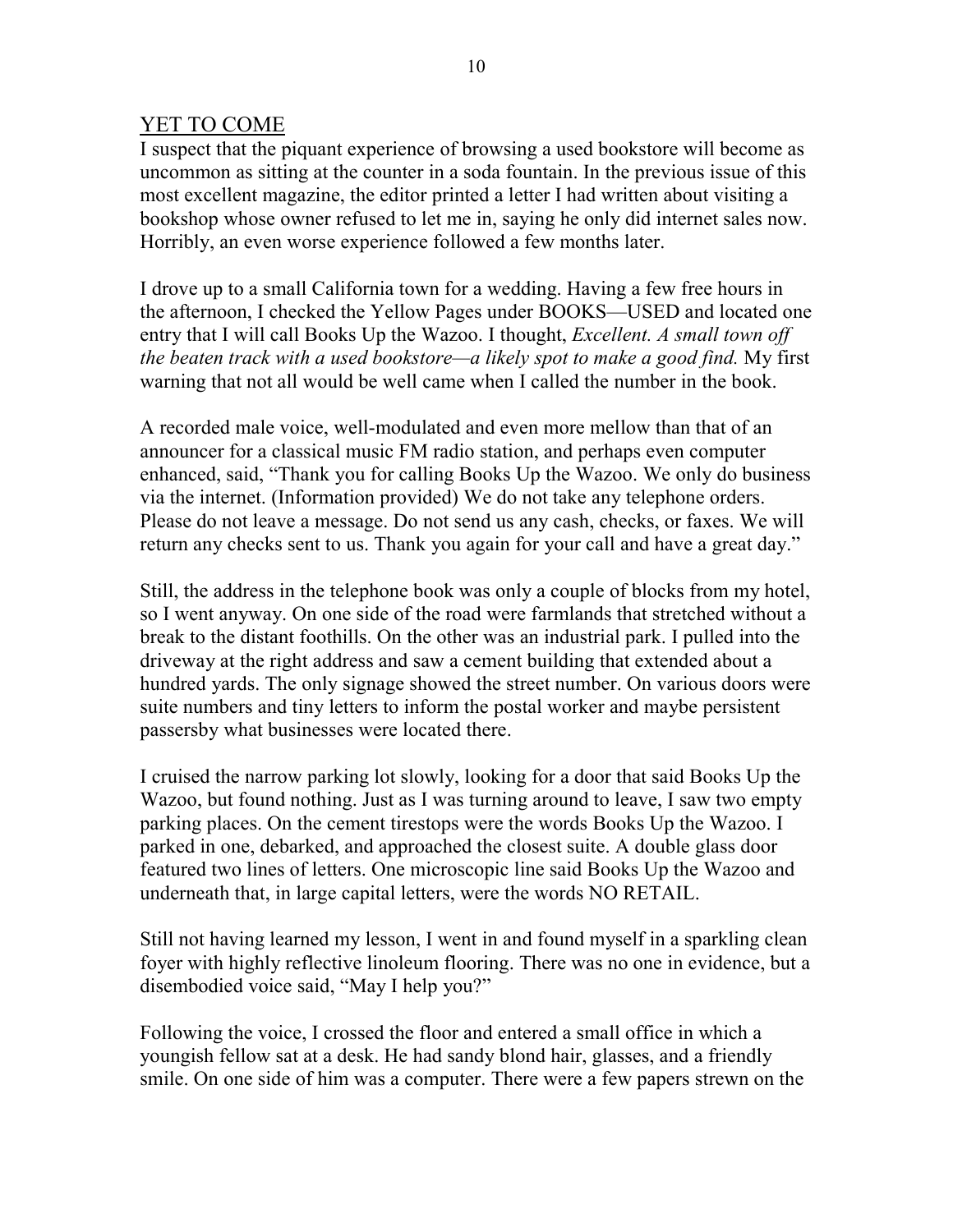counter in front of him. A poster or two were on the wall, including a map of the continental United States broken into shipping zones.

"Hi," I said disarmingly. "I saw your ad in the Yellow Pages and came by. I'm looking for a book."

"Naw," he said with a shake of his head. "We only do business by the internet."

"You don't have any books I can look at?"

"Naw. All we have is a big warehouse. Even I have to look up the internet to see what we've got."

"I'm only looking for one book. It's *The Midnight Rally*, by Eric Speed, in the Wynn and Lonny Racing series." His fingers flew over the keyboard.

"Nope," he said. "I don't have it. Bookfinder.com doesn't have it. Sorry."

"Um, well, okay, thanks for checking."

"No problem."

I slunk out of the office. As I passed back into the foyer, two young women peered out of another office, both nattily dressed in sheath dresses like executive secretaries. Their wide-open eyes followed me as I crossed the sparkling linoleum floor, past the artificial plant in the plastic pot, to the exit. I could imagine them saying to one another after I'd left, "That Amish relic actually came in here looking for a book. He should get a life."

So I got back into my buckboard, chucked the reins, and said, "Geeyup, Nellie." My old gray mare clip-clopped out of the parking lot. I knew I could nod off on my way home. Nellie knew the way by herself.

Series books ended more than a generation ago, but the books will have a second demise when their collectors get to the point where "they can't take their books with 'em" and the kids today, raised in what McFarlane accurately called "a visual age," an age of movies, DVDs, computers, video games, and television with more channels than the seven black and whites I grew up with, won't know what to make of the troves their elders will bequeath to them.

Where will my own collection, or yours, be in two or three generations? Garage sales, library collections, used bookstores, a recycling bin? I have a copy of *Westy* Martin in the Sierras signed by Percy Keese Fitzhugh. It came through a used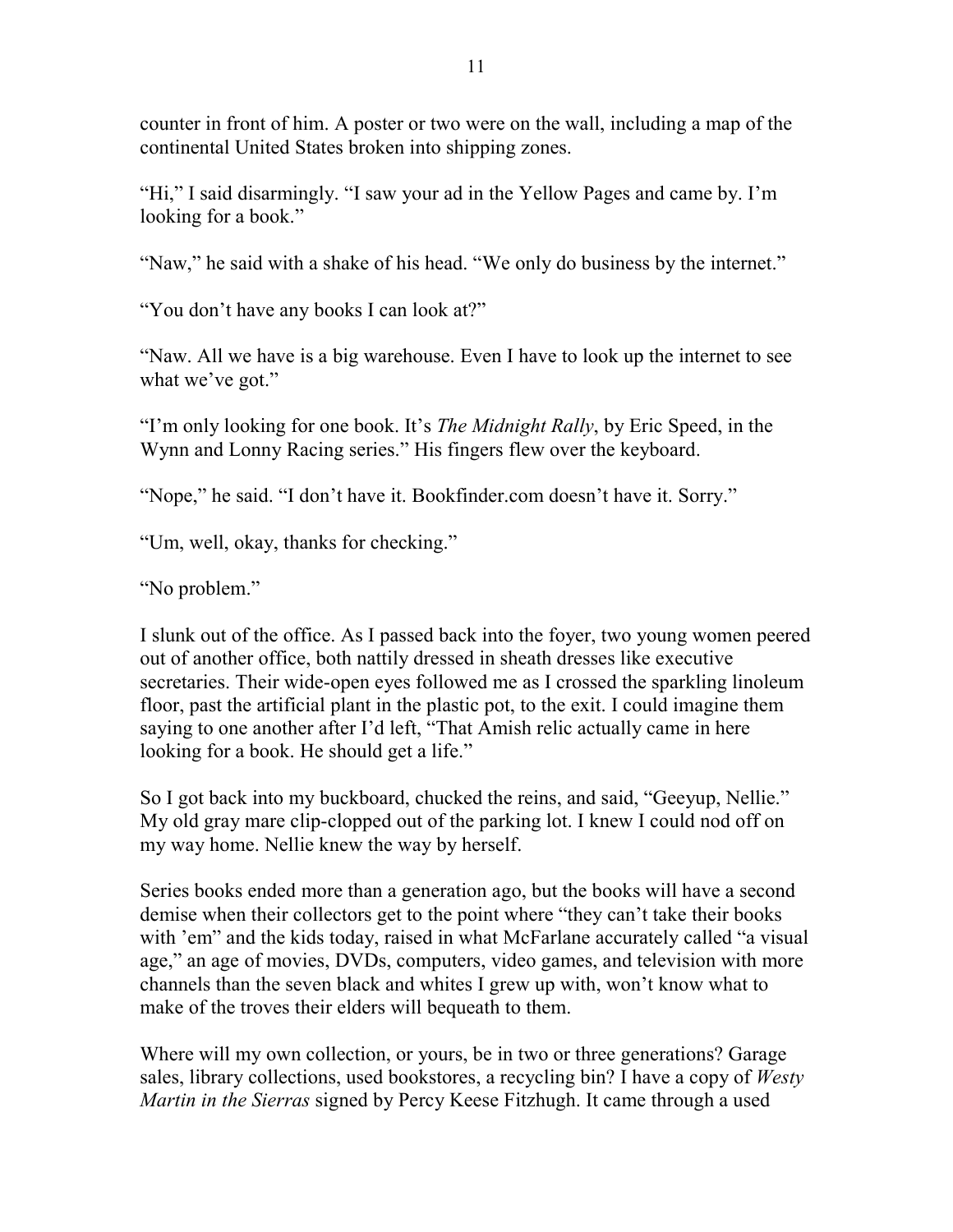bookstore. On the front, written in fading pencil are the words, "To Bill from P. K. Fitzhugh." The book is in pretty good condition, especially for a volume that was published in 1931. I suspect that young "Bill" excitedly got his new book signed when the author appeared in his hometown, and then preserved it all his life. More than sixty years later, when he died his children or grandchildren gave it away. Now it is mine and particularly valued for its surmised history. Whoever Bill was, I salute him. But what will my own children do with this treasure?



The rewards of my searches over the past fifteen years are now all in one room jammed with bookshelves more crowded than a commuter train at rush hour in Japan. Some are remarkable finds, others are gifts from family and friends, most are ordinary books that gradually came together to form complete sets. I imagine that forty years from now they will inspire as much interest as a set of the 1971 Encyclopedia Britannica does today. The old classics are just not popular anymore—they're not even known. Though I am acquainted with a few teenagers who like these books, these perceptive young people are, of course, the exception. The second demise of series books is sure and certain.

What is the brightest future we can imagine for our series books? Perhaps university libraries where only scholars will have access to them. There's a place for that, but nothing can replace the youth who curls up on a sofa on a rainy day to read Ken Holt's The Clue of the Phantom Car for pure pleasure.

Fans may scan their books and put them into computer files. How reliable will these files be? How dependable the retrievable system? Even if they are preserved, one will be able to read them only on an electronic screen. The words may be there, but they will definitely not be a book, even if the illustrations and dust jacket artwork are scanned—which is unlikely. That stimulating experience of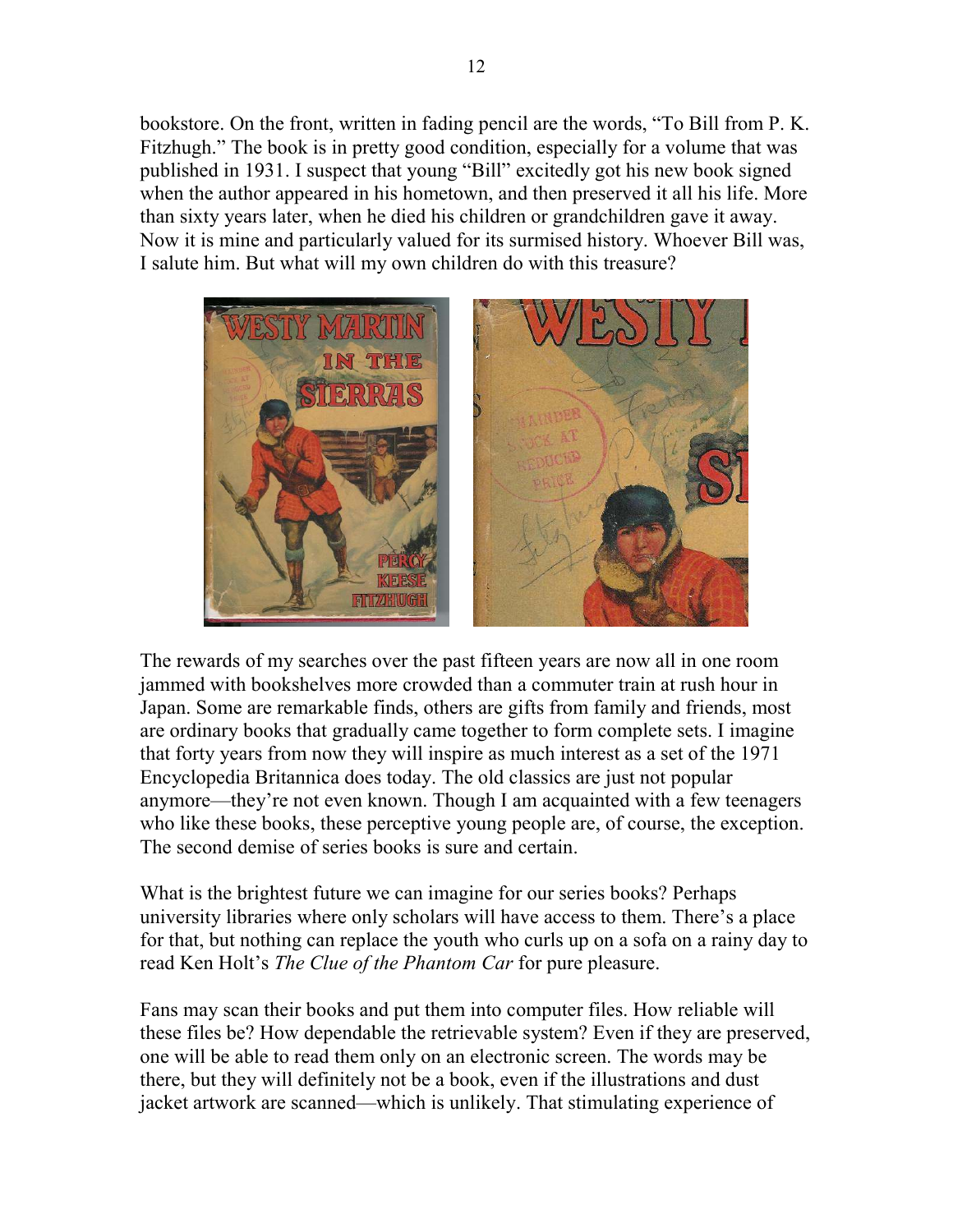holding an old volume in one's hands with its scent of dust and old paper, carrying its weight of unknown previous ownership with perhaps an inscription on the flyleaf or a fifty-year old shopping list between the pages, will be lost forever.

A depressing scenario? Well, yes. But it is the way of the things of the world. Shoe buckles, bustles, hitching posts, spittoons. Some things must give way for new things to come. They are not always improvements, but that's the way it is.

If readers will forgive me the conceit of quoting myself, I put this very sentiment intentionally into the first book of the Starman series, Mutiny On Mars.

 Richard put the moonbus in first gear and edged the vehicle over the ridge. Before them lay a great plain, filled with the wreckage of antiquated space ships officially called the Field of Obsolescence, but usually called the Boneyard. There were several square miles of hulls of various colors, representing more than 150 years of history. Since there was no weather on the Moon, the condition of the oldest ships was little different from the most recent discard. Many of the ships looked undamaged, but there were also many grotesque wrecks and eerie ruins of spacecraft on the airless plain.

 "History," mused Richard. "Too many of these old ships were discarded only because something newer came along. There is nothing wrong with most of them—some of them are even better than what's out there now. Sometimes the eager search for what is bright and new leaves behind something that should never have been forgotten."

I will do my part for the rest of my life: I will thoroughly enjoy the books I have, and if I ever get to the point where my eyes grow dim and I can't read them myself, I hope someone will read them to me.

Recently I sold a Tom Slade book to a woman who was searching for a complete set. In our exchanges, she wrote,

I'm working on getting the whole set, but not necessarily with dust jackets. I have some my father had when he was a boy and I just thought it might be fun to collect the rest. I don't think I told you that when my Dad had suffered several small strokes and had to go to an assisted living place for the three years before he died, one of his friends used to read to him from the Tom Slade and Roy Blakeley books and he loved it.